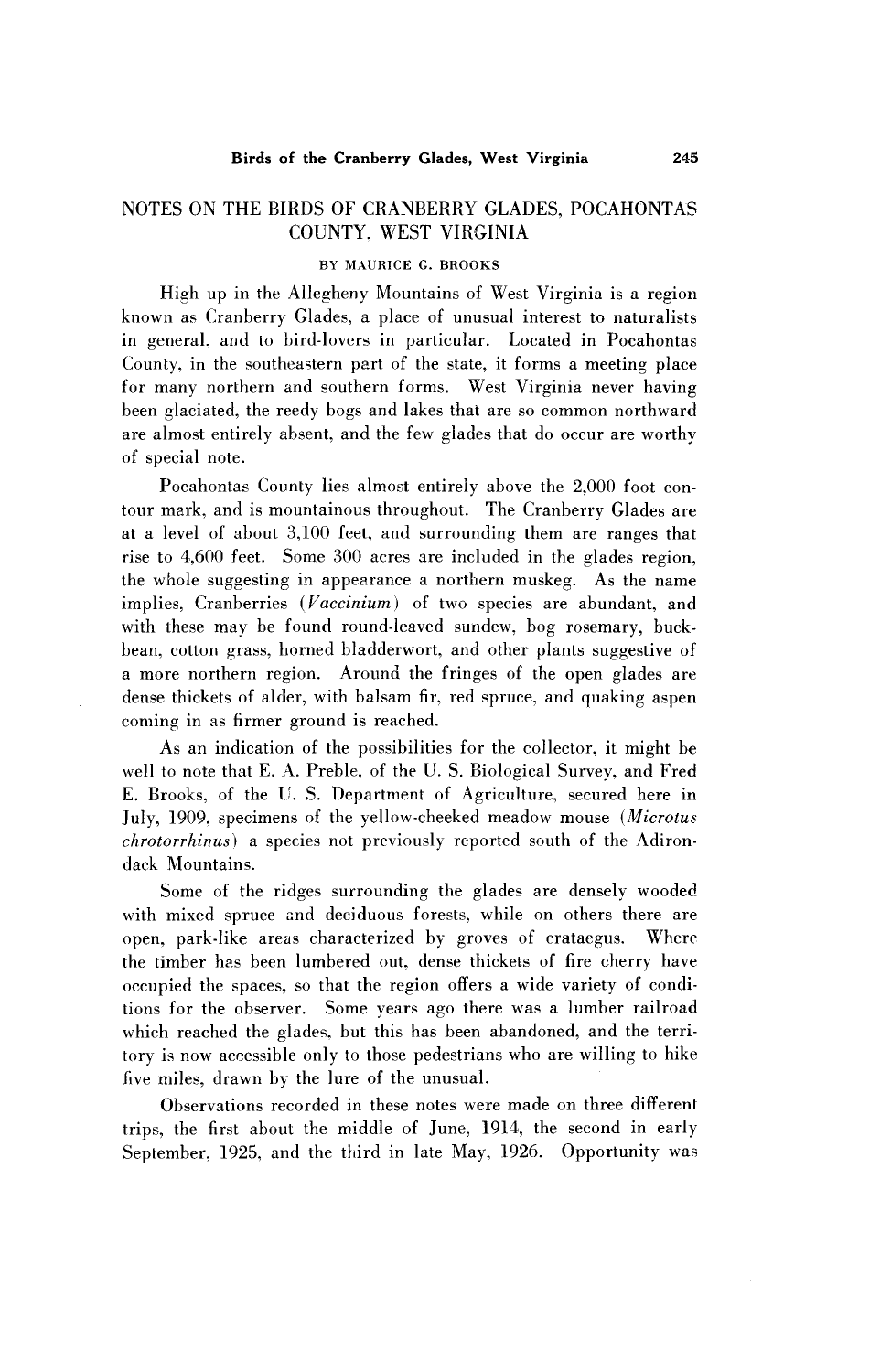**thus given to see something of both spring and fall migrations, while the June trip gave a week to the summer resident species.** 

**One hundred and three species and forms were listed as follows:** 

**AMERICAN WOUDCOCK. Philohela minor. Several seen both in 1914 and in 1926. The abundance of their borings noted in the sand and muck banks around the alder swamps seems to indicate that the species is common. Mr. Frank Houtchens, a trapper of this region,**  reports that he has several times found "Snipe's" nests in the snows **of late spring, and says that he has seen the old bird on the nest with only her head above the snow.** 

**SOLITARY SANDPIPER. Tringa solitaria solitaria. One observed along a branch of Cranberry River September 7, 1925.** 

SPOTTED SANDFIPER. Actitis macularia. Common summer resi**dent along Cranberry River, which flows out of the glades.** 

**HUDSONIAN CURLEW. Numenius hudsonicus. A single specimen of this bird was collected May 25, 1926, by A. B. Brooks, C. L. Brooks, and the author. When seen, the bird was nervously running about on the sphagnum of Big Glade. The specimen is deposited in the State University Museum, at Morgantown, W. Va. This is the only recorded occurrence of the species within the state.** 

**BOB-WHITE. Colinus virginianus virginianus. Apparently not common here. One heard calling on the uplands above the glades September 7, 1925.** 

**RUFFED GROUSE.** Bonasa umbellus umbellus. Seen on all three **trips. Commonly found dusting themselves along the old lumber railroad right-of-way.** 

**TURKEY VULTIYRE. Cathartes aura septentrionalis. Occasionally seen flying above the glades. Very abundant in more settled parts of the region.** 

**MARSH HAWK. Circus hudsonius. One observed September 7,**  1925. Its breeding here is a possibility, but this has not been definitely **recorded.** 

SHARP-SHINNED HAWK. Accipiter velox. Fairly common abou: **the wooded ridges.** 

**COOPER'S HAWK. Accipiter cooperi. Seen less frequently than the last.** 

**RED-TAILED HAWK. Buteo borealis borealis. Often seen circling high in the air above the glades.** 

**RED-SHOULDERED HAWK. Buteo lineatus lineatus. Circling and calling, thus making itself frequently conspicuous.**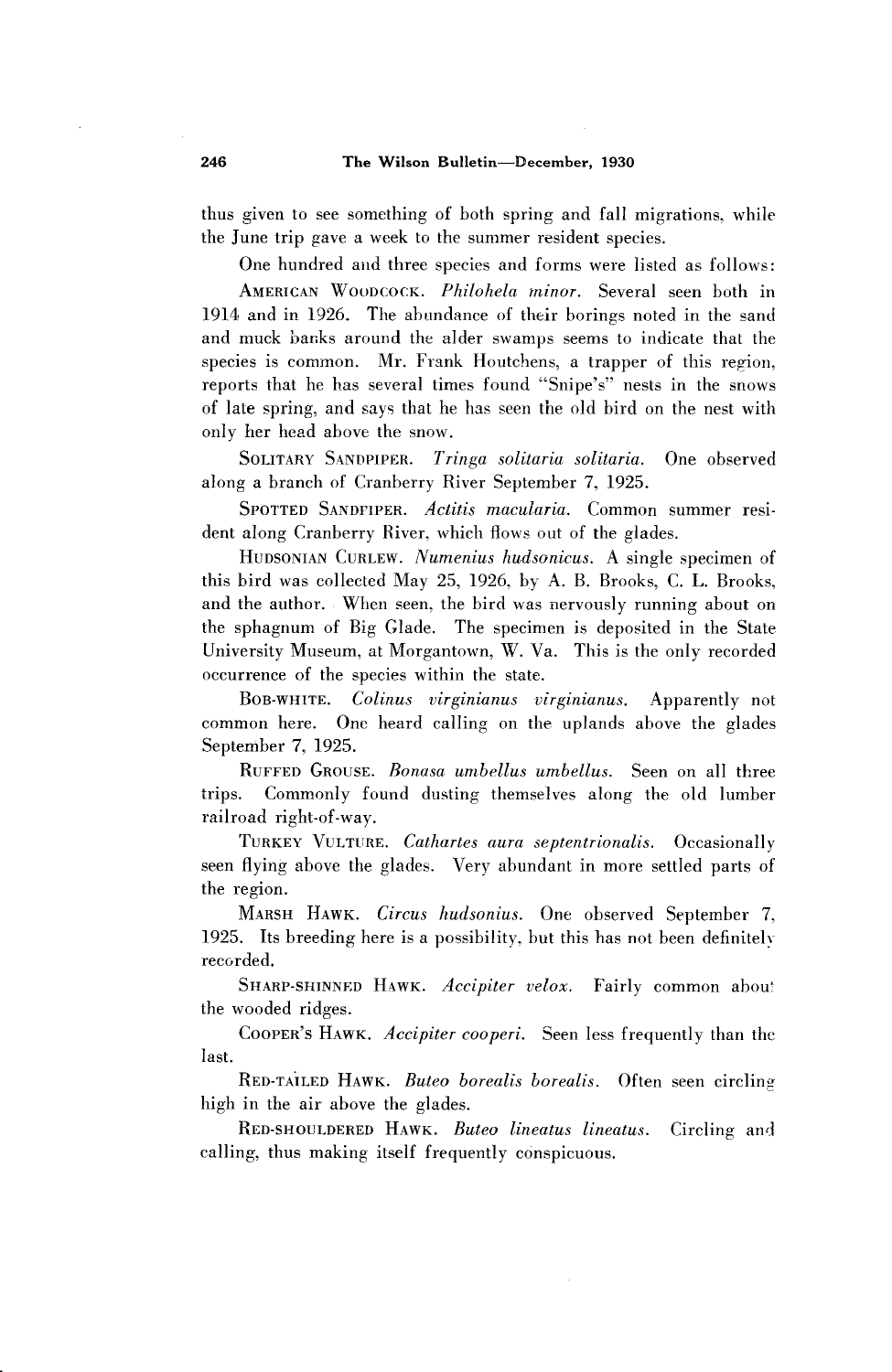**BROAD-WINGED HAWK. Buteo platypterus platypterus. A pair of these birds , giving their characteristic whistle, were seen repeatedly on the June, 1914, visit.** 

SPARROW HAWK. Cerchneis sparveria sparveria. Commonly seen **in the dead trees about the edges of the glades.** 

BARRED OWL. Strix varia varia. The varied notes of this species **help to make the nights on the glades interesting.** 

SCREECH OWL. Otus asio asio. Heard commonly.

**GREAT HORNED OWL. Buho virginiunus virginianus. In the owl chorus this fellow carries an abundant bass. Frequently heard in broad dayhght about the glades.** 

**YELLOW-BILLET) CUCKOO. Coccyzus americanus americanus. Not uncommon.** 

**BELTED KINGFISHER. Ceryle alycon. Seen and heard along the Cranberry River at the lower end of the glades.** 

**HAIRY WOODPECKER. Dryohates viLlosus villosus. Common on the wooded ridges above the glades.** 

**DOWNY WOODPECKER. Dryobates pubescens medianus. Abundant throughout the region.** 

YELLOW-BELLIED SAPSUCKER. Sphyrapicus varius varius. This **species appears to be a summer resident, since it was heard frequently on all three trips.** 

**NORTHERN PILEATED WOODPECKER. Phloeotomus pileatus abieticola. The rolling notes of the big Pileated often come down from the higher ridges above the glades. Frequently seen flying from one mountain-side to the other.** 

RED-HEADED WOODPECKER. Melanerpes erythrocephalus. Not un**common.** 

**BED-BELLIED WOODPECKER. Centurus carolinus. Probably fairly common. Seen several times on the September, 1925, visit.** 

**NORTHERN FLICKEK. Colaptes auraius luteus. Common.** 

**WHIP-POOR-WILL. Antrostomus vocijerus vocijerus. The dense alder thickets bordering the glades form a cover from which Whippoor-wills may sometimes be flushed in daytime. Commonly heard.** 

**NIGRTHAWK. Chordeiles virginianus virginianus. Abundant in their fall flight September 7, 1925.** 

**- CHIMNEY SWIFT. Chaetura pelagica. There being no permanent human habitations near the glades, we wondered at the abundance of this bird, and just how far it kept up its habit of nesting in hollow trees. At the lower end of the glades, in 1914, stood a large abandoned**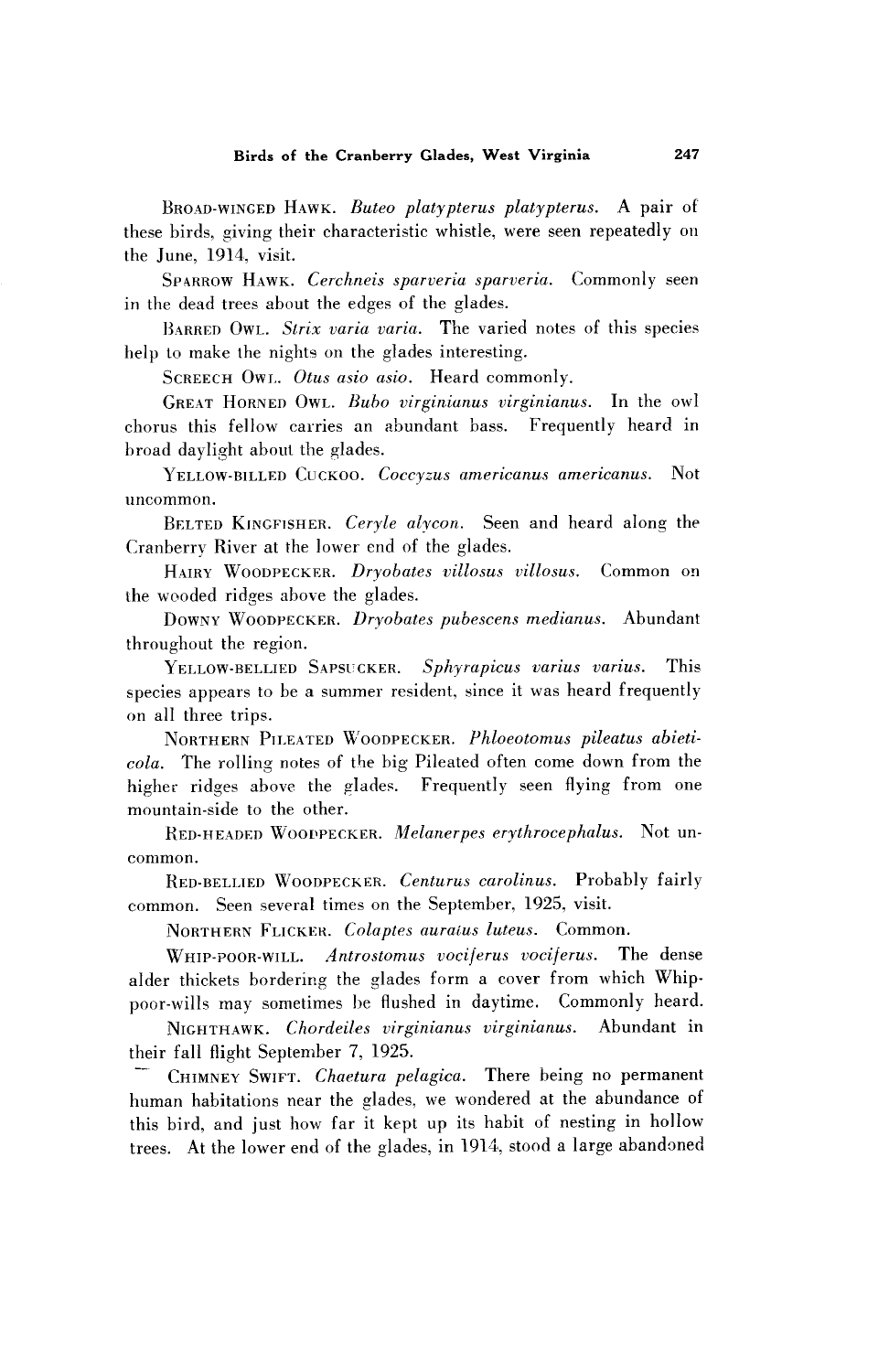**lumber camp. In connection with this had been an open blacksmith shop with the forge set against the board wall. This wall had become heavily covered with soot, and plastered to this wall we found, to our delight, several nests of the swift. Thus had the birds taken advantage of every opportunity to show their preference for the artificial conditions.** 

**RUBY-THRO~TED HUMMINGBIRD. Archilochus colubris. Common. 4 ' nest, with eggs, found May 27, 1926, in a red spruce. The nest was placed on a tuft of "Reindeer Moss".** 

KINGBIRD. Tyrannus tyrannus. Apparently not very common, but **seen several times around the crataegus thicke:s.** 

**CRESTED FLYC.ATCHER. Myiarchus crinitus. One pair seen in deciduous woods May 27, 1926.** 

PHOEBE. Sayornis phoebe. Common about the abandoned lum**ber camps.** 

**OLIVE-SIDED FLYCATCHER.** Nuttalornis borealis. This fine fly**catcher makes himself conspicuous all around the glades. Selecting the topmost twig of a spruce or balsam, he sends his unmistakable "Come right here" note out to greet you long before you reach the glades themselves. This locality is one of the few places in the state where one can he sure of finding the bird at any time during the summer.** 

**WOOD PEWEE. Myiochanes sirens. Fairly common.** 

ACADIAN FLYCATCHER. *Empidonax virescens*. This is not good **country for the Acadian, but he can be found along the beech-bordered streams of the uplands. Not seen about the glades themselves.** 

ALDER FLYCATCHER. *Empidonax trailli alnorum*. This species is **here nearing its southern breeding limit, and it is surprising to find it so abundant. Whether or not it may be a coincidence, in June, 1914, and in May, 1926, old nests with young of this species dead were found. Two nests were located each year, each nest having two or three dead young birds in it. No explanation is offered.** 

**LEAST FLYCATCHER. Empidonax minimus. Abundant. During the first week of June, 1914, four nests with eggs were found in the glades region.** 

**RLUE JAY. Cyanocitta cristata cristata. Common throughout the region.** 

**NORTHERN RAVEN. Corvus corax principalis. The raven is rare in West Virginia. but it may be seen occasionally near the glades.**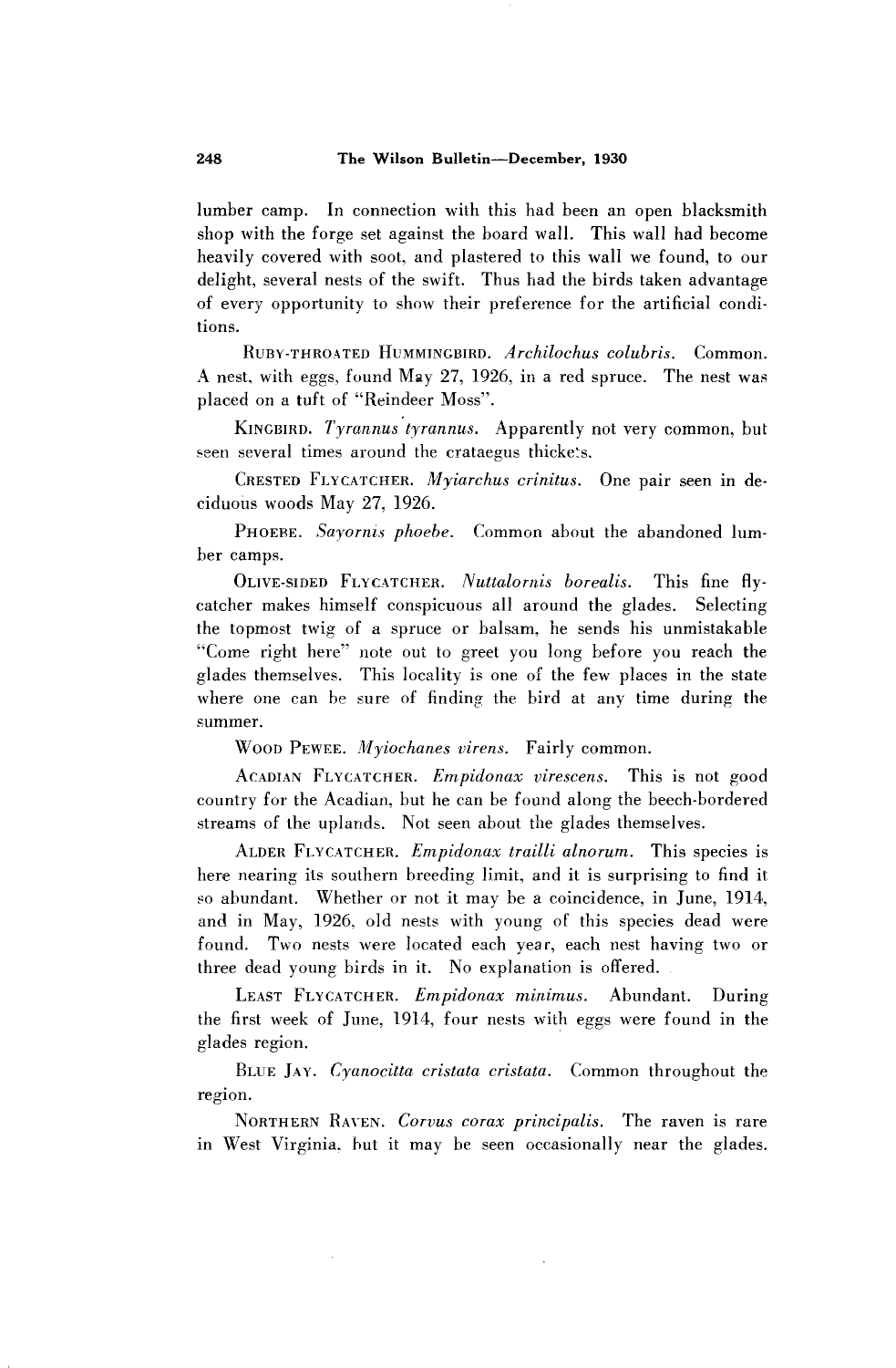**Four were watched and heard June 6, 1914, and a fine opportunity for comparison was offered when a crow obligingly attacked them.** 

**One of the striking features of bird life in the region covered by this paper is the large number of "wild-sounding" notes to be heard day and night. Hawks, owls, jays, and flycatchers all contribute, but by far the most impressive is the croak of the raven.** 

**CROW. Corvus bruchyrhynchos brachyrhynchos. Common.** 

**BOBOLINK. Dolichonyx oryzivorus. A pair, doubtless late mi**grants, observed May 27, 1926. Bobolinks pass through the central **part of the state in spring migration during late April, and these had lingered beyond their season apparently. Although known to breed in the state, the only known locality is in some two hundred miles northwest of the Cranberry region.** 

COWBIRD. Molothrus ater ater. An egg of this parasite in the nest **of a Song Sparrow in 1926, was proof of its presence.** 

**RED-WINGED BLACKBIRD. Agelaius phoeniceus phoeniceus. Common along the water-courses.** 

**BRONZED GRACKLE. Quiscalus quiscula aeneus. A few seen.** 

**PURPLE FINCH. Carpodacus purpureus purpureus. The presence of this bird in considerable numbers in June, 1914, would seem to indicate that it breeds here. Young were seen September 7, 1925.** 

**GOLDFINCH. Astragalinus tristis tristis. Abundant.** 

**VESPER SPARROW. Pooecetes gramineus gramineus. Found in the park-like uplands.** 

**WHITE-THROATED SPARROW. Zonotrichia albicollis. One heard singing May 24, 1926. There is no West Virginia breeding record for this species.** 

**CHIPPING SPARROW. Spizella passerina passerina. Common around the crataegus groves.** 

**FIELD SPARROW. Spizella pusilla pusilla. In the grassy uplands.** 

CAROLINA JUNCO. Junco hyemalis carolinensis. Abundant through**out.** 

**SONG SPARROW. Melospiza melodia melodia. Very common.** 

**SWAMP SPARROW. Melospiza georgiuna. Perhaps the most abundant bird in the glades proper. Several nests were found in May, 1926. On moonlit nights this bird sings as freely as in the daytime.** 

TOWHEE. Pipilo erythrophthalmus erythrophthalmus. Fairly com**mon on the ridges.** 

CARDINAL. *Cardinalis cardinalis cardinalis*. Rare at this altitude, **where its place is taken by the Rose-breasted Grosbeak. One seen September 7, 1925.**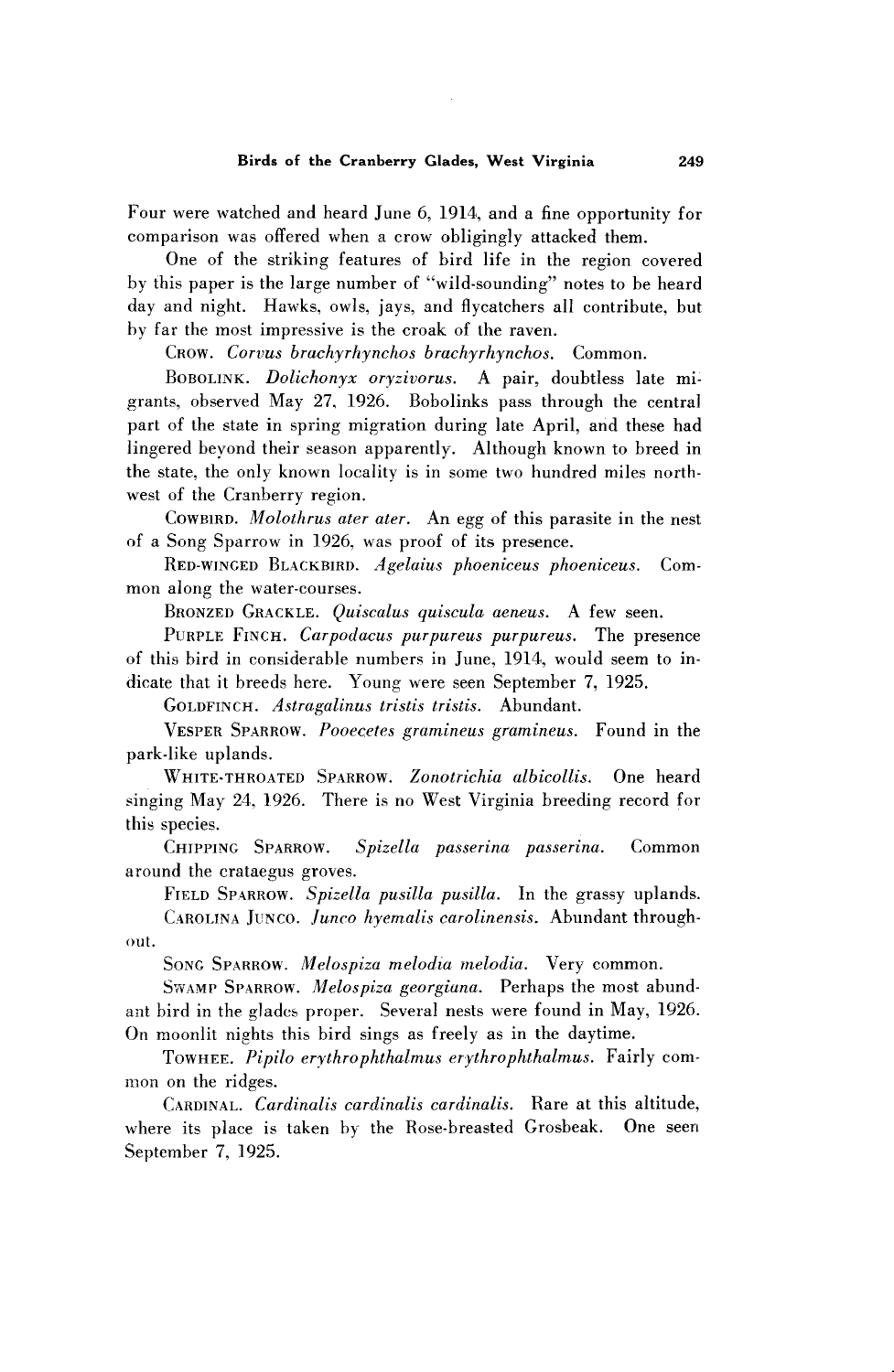ROSE-BREASTED GROSBEAK. Hedymeles ludovicianus. Ouite com**mon summer resident. One of the most showy features of the landscape.** 

**INDIGO BUNTING. Passerina cyanea. Only one seen here, where the surroundings do not suit it. Seen in blackberry thicket September 7, 1925.** 

**SCARLET TANAGER. Piranga erythromelas. Several seen in the higher regions around the glades.** 

**TREE SWALLOW. Iridoprocne hicolor. Many seen in September, 1925.** 

**BANK SWALLOW. Riparia riparia. Common along the Cranberry river below the glades.** 

**CEDAR WAXWING. Bombycilla cedrorum. This species was observed several times feeding on the tent caterpillar larvae which abounded on the wild cherry. Common at all seasons visited.** 

**RED-EYED VIREO. Vireosylva olivacea. Common on the chestnut and oak timbered ridges.** 

**YELLOW-THROATED VIREO. Lanivireo flavifrons. In same localities as the last-named species, but less common.** 

**MOUNTAIN SOLITARY VIREO. Lanivireo solitarius alticola. Frequently observed. Several specimens were taken to establish the record in 1914.** 

**BLACK AND WHITE WARRLER. Mniotilta varia. Common in deciduous woods.** 

**WORM-EATING WARBLER. Helmitheros vermivorus. A few seen in deep woods along small streams.** 

**BLUE-WINGED WARBLER. Vermivora pinus. An exceedingly tame individual of this species visited our camp May 28, 1926. He allowed himself to be thoroughly examined at a distance of only a few feet. This was the only one seen.** 

**GOLDEN-WINGED WARBLER. Vermivora chrysoptera. Manj seen and heard in May and June. Evidently breeds here commonly.** 

**NASHVILLE WARBLER. Vermivora ruficapilla ruficapilla. Not known to breed in Cranberry Glades, although it does breed commonly in a glady region about one hundred and fifty miles north. Many were seen in May, 1926.** 

**YELLOW WARBLER. Dendroica aestiva aestiva. Found around the crataegus groves above the glades.** 

**CAIRNS ' WARBLER. Dendroica caerulescens cairnsi. Specimens matching the descriptions of this subspecies were taken in June, 1914.**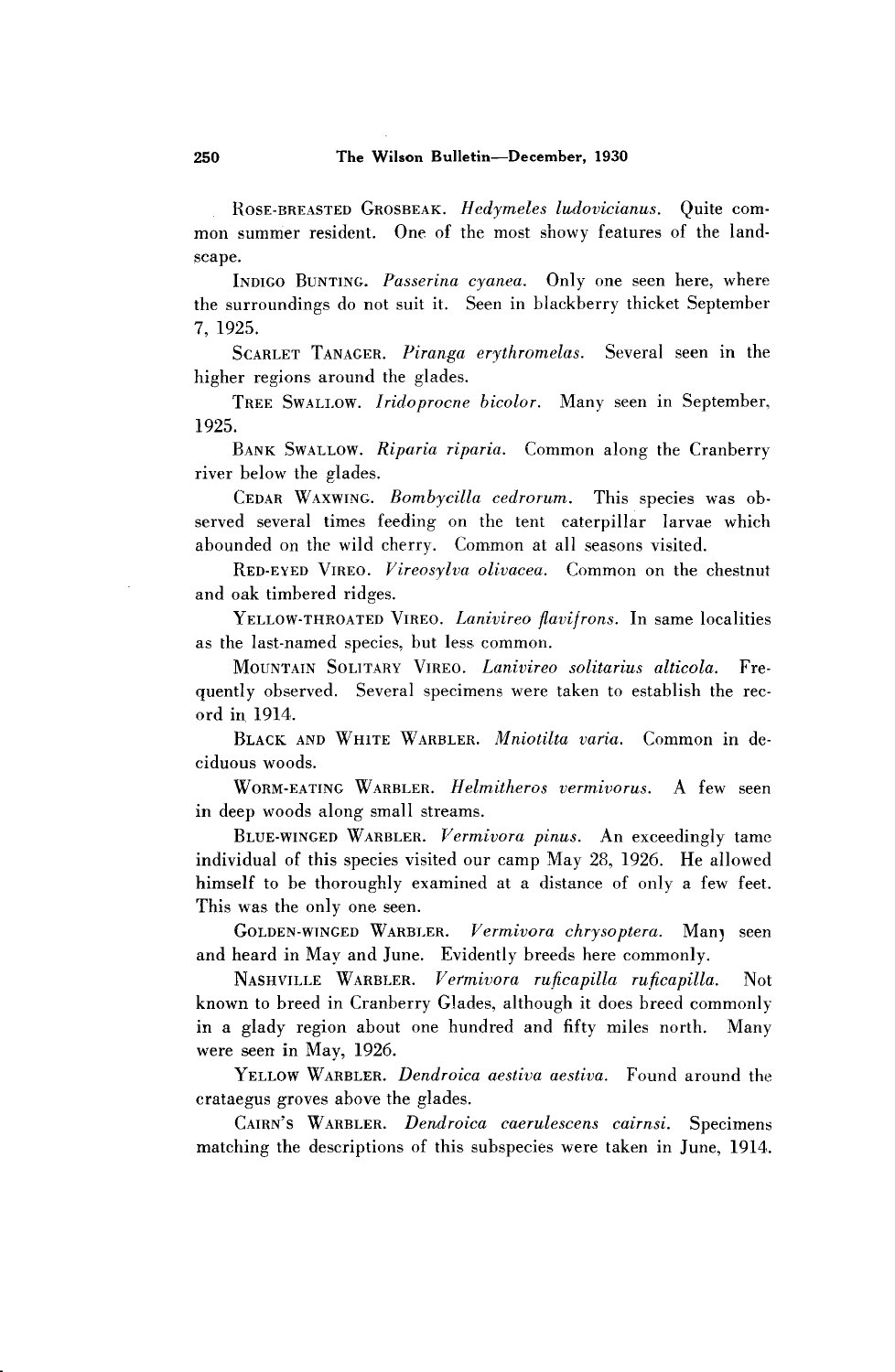**Doubtless the type form also occurs, but I have seen no specimens to back it up.** 

**MAGNOLIA WARBLER. Dendroica magnolia. Common summer resident.** 

**CHESTNUT-SIDED WARBLER. Dendroica pensylvanica. Apparently the most common warbler in the brushy thickets about the glades. During the times that birds sing here one is scarcely ever out of hearing of this species.** 

**BLACKBURNIAN WARBLER. Dendroica jusca. Observed in June, so it probably breeds here. Seen also in May, 1926.** 

BLACK-THROATED GREEN WARBLER. *Dendroica virens.* Abundant **summer resident.** 

**OVEN-BIRD.** *Seiurus aurocapillus.* Common on the dry ridges.

**NORTHERN WATER-THRUSH. Seiurus novaboracensis novaboracen. sis. As the Chestnut-sided Warbler is abundant in brushy places. so the Northern Water-Thrush is along the wooded streams. Four, five, or six singing at one time is nothing unusual.** 

LOUISIANA WATER-THRUSH. Seiurus motacilla. Rare when com**pared with the last-named species. A few occur regularly.** 

**MOURNING WARBLER. Oporornis Philadelphia. An abundant warbler at the glades in June, 1914, this species was seen only once in May, 1926. On my first trip to the glades, that of June, 1914, our party managed to get lost for the greater part of the day. Carrying heavy packs, we wandered about through rhododendron and blackberry thickets for what seemed an illimitable number of miles, but late in the evening, to the accompaniment of a Veery serenade, we broke through a fringe of bushes to see the promised land of the glades before us. Suddenly our packs. and the miles we had carried them, were forgotten, for right in front of us there appeared a pair of warblers with bluish-gray heads and white eye-rings. When the male burst into full song we knew we had found the Mourning Warhler. one of the objects of our search.** 

**MARYLAND YELLOW-THROAT. Geothlypis trichas trichas. Abundant in the whole glade region.** 

**YELLOW-BRE.4STED CHAT. Icteria virens virens. Not very common.** 

HOODED WARBLER. *Wilsonia citrina*. Found in all the uplands of **the region.** 

**CANADA W.4RBLER. Wilsonia canadensis. The Canada flashes his necklace in many of the thickets about the glades.** 

**REDSTART. Setophaga ruticilla. Abundant at the times of all three visits.**